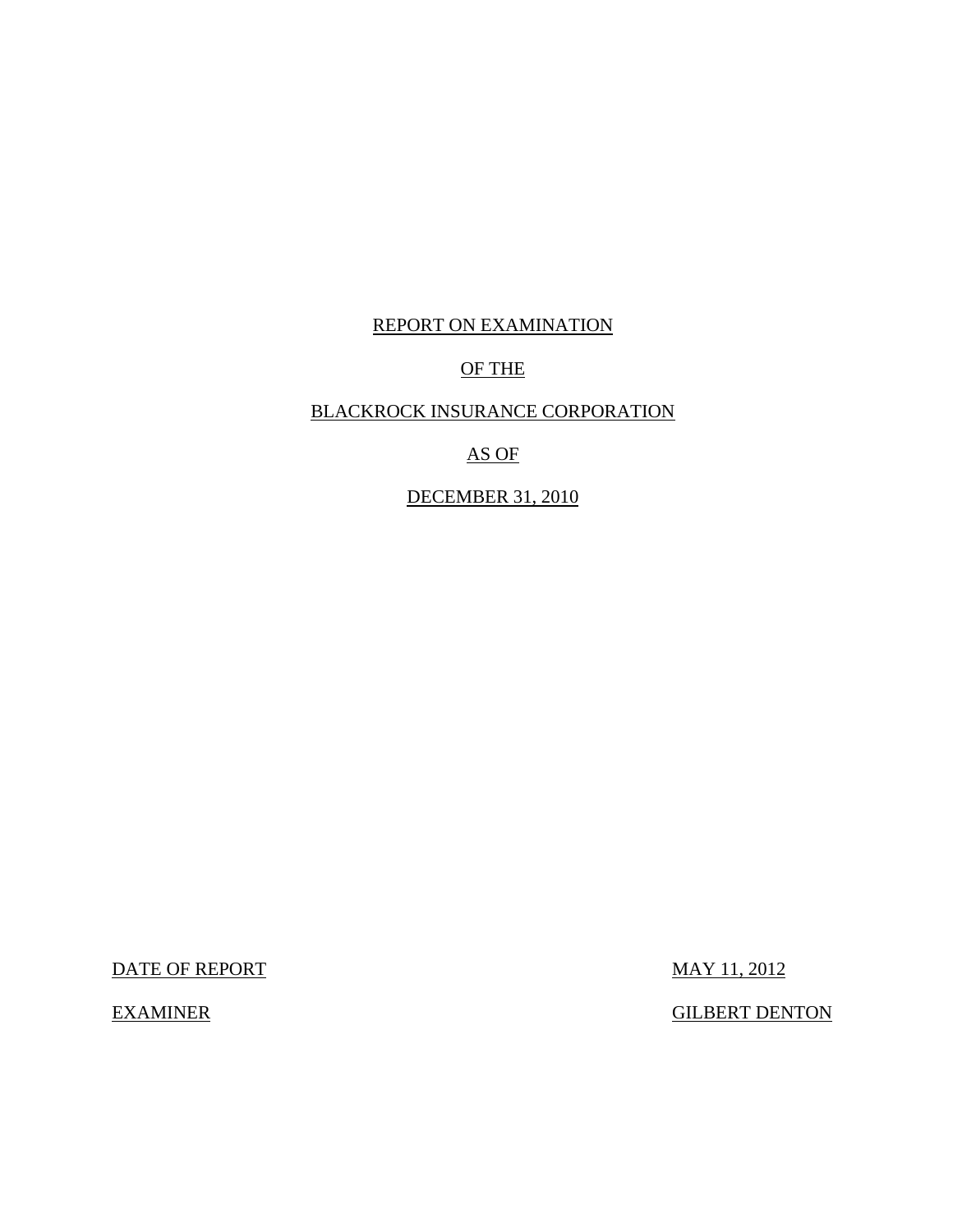# TABLE OF CONTENTS

| <u>ITEM</u>    |                                                    | PAGE NO.            |
|----------------|----------------------------------------------------|---------------------|
| 1.             | Scope of examination                               | $\overline{2}$      |
| 2.             | Description of company                             | $\overline{2}$      |
| A.             | Articles of incorporation                          |                     |
| <b>B.</b>      | By-laws                                            | $2$ 3 3 3 5 5 5 5 5 |
| C.             | Capital structure                                  |                     |
| D.             | Management and control                             |                     |
| <b>E.</b>      | Plan of operation                                  |                     |
| F <sub>r</sub> | Reinsurance                                        |                     |
| G.             | Growth of Company                                  |                     |
| H.             | Certified public accountant and actuarial services | 6                   |
| 3.             | Financial statements                               | 7                   |
| A.             | <b>Balance</b> sheet                               | 7                   |
| <b>B.</b>      | Statement of income                                | 8                   |
| $C$ .          | Capital and surplus account                        | 9                   |
| 4.             | Losses and loss adjustment expenses                | 9                   |
| 5.             | Article 70 compliance                              | 9                   |
| 6.             | Summary of comments and recommendations            | 10                  |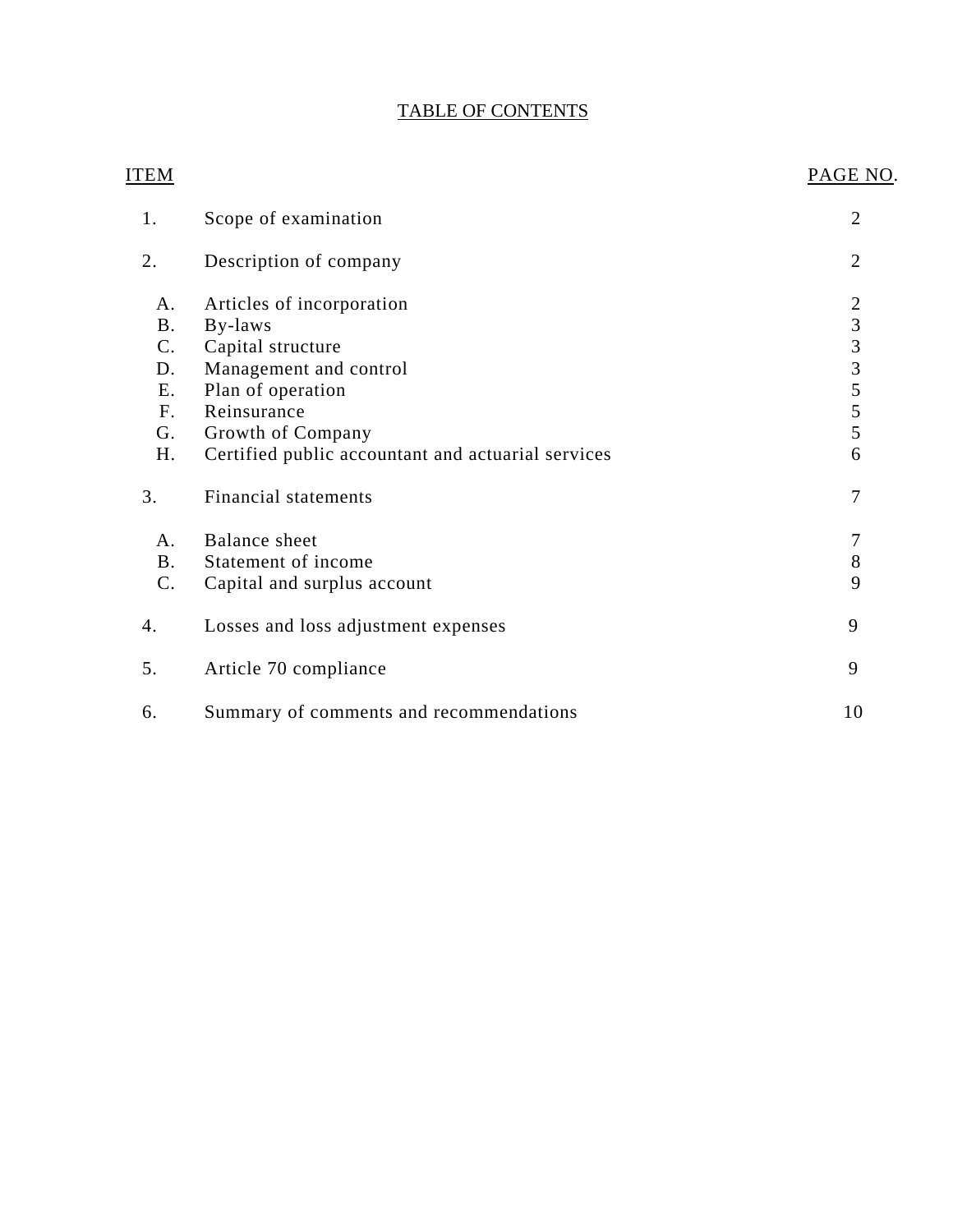

# NEW YORK STATE DEPARTMENTof *~,........,,* FINANCIAL SERVICES

Andrew M. Cuomo **Benjamin M. Lawsky** Governor Superintendent

May 11, 2012

Honorable Benjamin M. Lawsky Superintendent of Insurance Albany, New York 12257

Sir:

Pursuant to the requirements of the New York Insurance Law, and in compliance with the instructions contained in Appointment Number 30748 dated August 18, 2011 attached hereto, I have made an examination into the condition and affairs of Blackrock Insurance Corporation as of December 31, 2010, and submit the following report thereon.

Wherever the designation "the Company" appears herein without qualification, it should be understood to indicate Blackrock Insurance Corporation.

Wherever the term "Department" appears herein without qualification, it should be understood to indicate the New York State Department of Financial Services.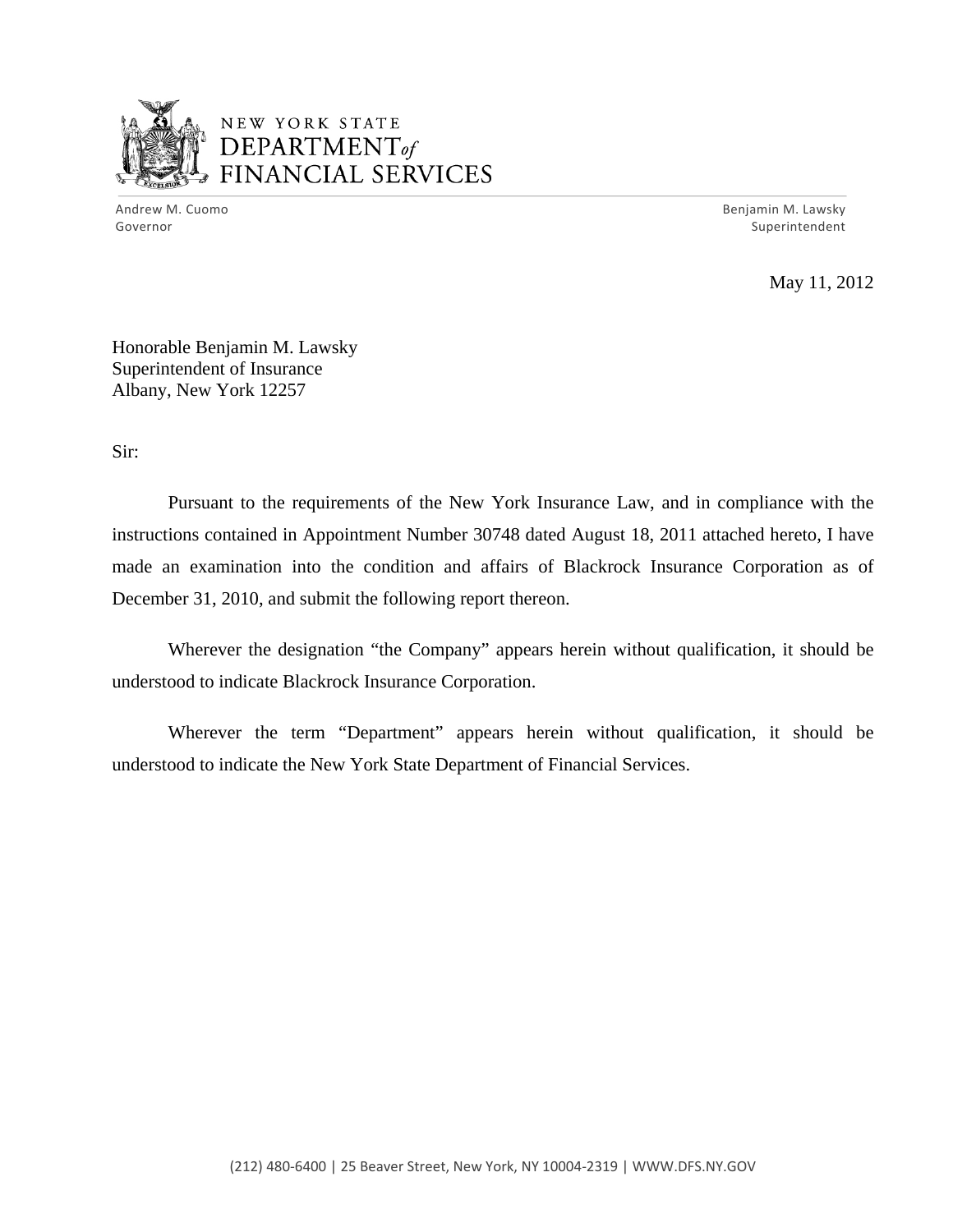#### 1. SCOPE OF EXAMINATION

<span id="page-3-0"></span>The examination covered the period from the Company's licensing and commencement of business on December 2, 2005 through December 31, 2010.

The examination comprised a verification of assets and liabilities as of December 31, 2010. The examination also included a review of income, disbursements and company records deemed necessary to accomplish such verification and utilized, to the extent considered appropriate, work performed by the Company's independent certified public accountants. Additionally, a review was performed to determine whether the captive insurer was operating within the guidelines of its charter and by-laws, conforming with its plan of operation as submitted to the Department of Financial Services, and operating in compliance with Article 70 of the New York Insurance Law.

Comments and recommendations are limited to those items requiring financial adjustment, procedural recommendation or instances where the Company was not conforming to the application submitted to the Department or Article 70 of the New York Insurance Law.

#### **2. DESCRIPTION OF COMPANY**

Blackrock Insurance Corporation is a pure captive insurance company and is a wholly-owned subsidiary of CBS Corporation, a worldwide entertainment company. The Company was incorporated as a stock insurer and licensed as a pure captive insurance company on December 2, 2005, and commenced business on December 2, 2005, under the laws of New York State. The Company provides insurance coverage to CBS Corporation and its affiliates.

#### A. Articles of Incorporation

Pursuant to its articles of incorporation, the Company was organized to transact the kinds of property and casualty insurance business specified in paragraphs 4, 5, 6, 7, 8, 9, 10, 12, 13, 15 (on an excess basis only), 16, 19 and 20 (inland marine portion only) of subsection (a) of Section 1113 of the New York Insurance Law and subject at all times to the limitations of the business of pure captive insurance companies set forth in Article 70 of the New York Insurance Law.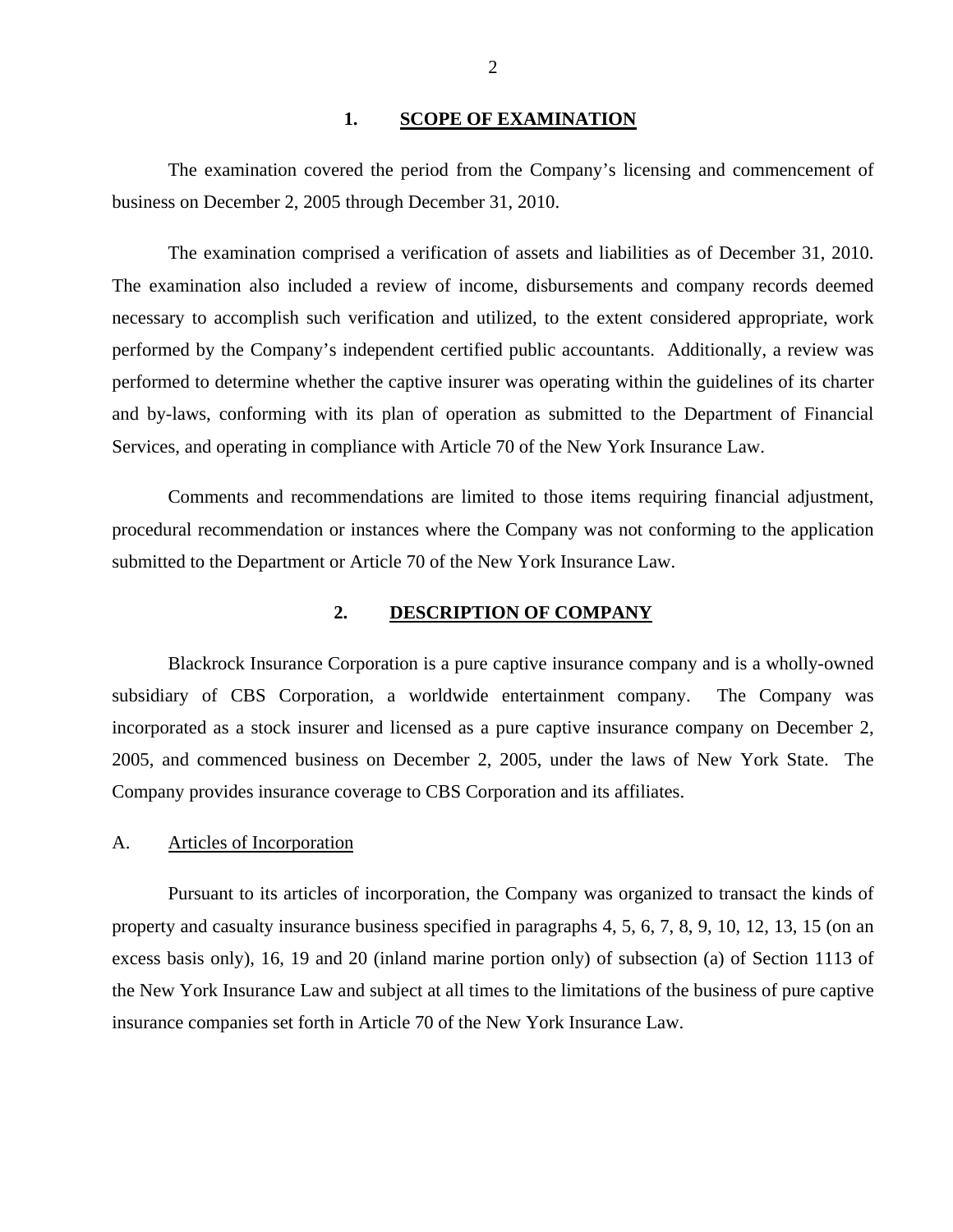#### <span id="page-4-0"></span>B. By-Laws

The company appears, in all material respects, to be in compliance with its by-laws.

## C. Capital Structure

Section  $7004(a)(1)$  of the New York Insurance Law states that a pure captive insurance company incorporated as a stock insurer is required to possess, and thereafter maintain, unimpaired paid-in-capital and surplus of not less than \$250,000, of which \$100,000 shall represent paid-in capital.

At December 31, 2010, capital paid in was \$100,000, consisting of 100,000 shares of \$1 par value per share common stock. CBS Corporation paid \$250,000 to acquire all 100,000 shares of common stock issued by the Company. The remaining, \$150,000 was allocated to additional paid-in capital.

#### D. Management and Control

#### (i) Captive Manager

Section 7003(b)(4) of the New York Insurance Law Insurance Law states that no captive insurer can do any captive insurance business in this state unless it utilizes a captive manager resident in New York State that is licensed as an agent or broker under the provisions of the New York Insurance Law or any other person approved by the Superintendent of insurance.

Pursuant to a management agreement dated December 1, 2005, the Company is managed by Aon Insurance Managers (USA) Inc., ("AIM") a Vermont corporation. In accordance with Section 7003(b)(4)(B), AIM was approved by the Department to perform as a captive manager in New York State. Under the management agreement, AIM is responsible for such duties as maintaining a home office and principal place of business in New York State for the Company; assisting the Company in complying with the rules, regulation and requirements of the Captive Act, pursuant to Article 70 of the New York Insurance Law; maintaining the Company's books and records in accordance with established accounting principles; preparing financial and statistical reports as necessary, as well as any and all other business functions and duties associated with the operation of a captive insurance company. The Company does not have any employees.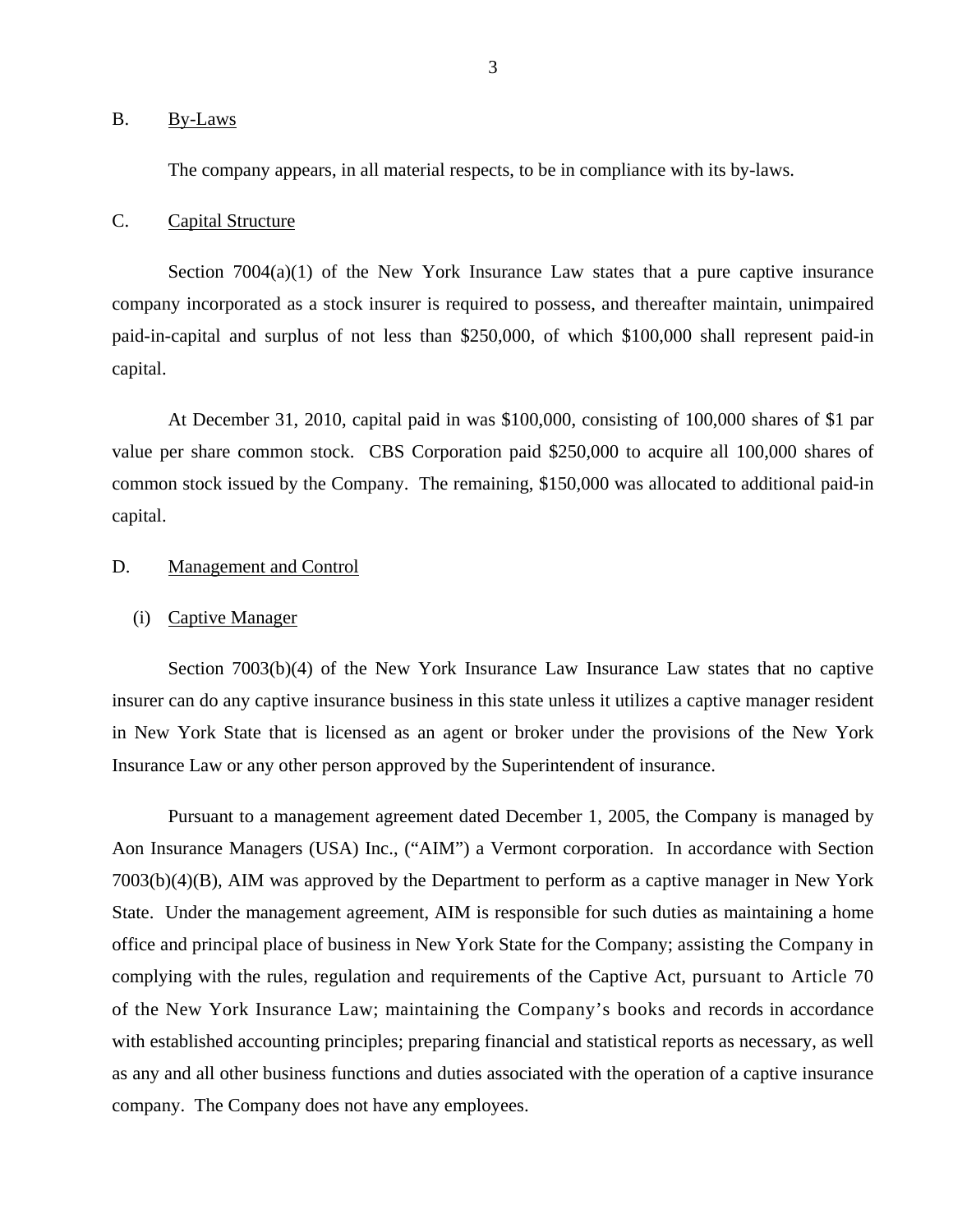(ii) Board of Directors

The Company exercises its corporation powers through a board of directors consisting of not less than three nor more than ten members. The directors are elected at the annual meeting of the shareholder of the Company. At December 31, 2010, the board of directors was comprised of the following four members:

| Name and Residence  | <b>Principal Business Affiliation</b>          |
|---------------------|------------------------------------------------|
| J. Kenneth Hill     | Senior Vice President & Treasurer,             |
| Pennington, NJ      | <b>CBS</b> Corporation                         |
| Joseph R. Ianniello | Executive Vice & Chief Financial Officer,      |
| New York, NY        | <b>CBS</b> Corporation                         |
| Eugene Mellevold    | Vice President,                                |
| Darien, CT          | <b>CBS</b> Corporation                         |
| Angeline C. Straka  | Senior Vice President & Deputy General Counsel |
| New York, NY        | <b>CBS</b> Corporation                         |

During the period under examination, the board met five times. A review of the board of directors' meetings revealed that one of the directors did not attend any of the five meetings. Members of the board have a fiduciary responsibility and must evince an on-going interest in the affairs of the insurer. It is essential that board members attend meetings consistently and set fourth their views on relevant matters so that appropriate policy decisions may be reached by the board. Members, who fail to attend at least one-half of the board's meetings, unless appropriately excused, do not fulfill such criteria. Board members who are unable or unwilling to attend meeting consistently should resign or be replaced.

#### (iii) Officers

As stated in its charter, the officers of the Company shall be elected by the board of directors at its annual meeting. As of December 31, 2010, the principal officers of the Company were as follows:

Name Title Eugene Mellevold President J. Kenneth Hill Treasurer Angeline Straka Secretary Joseph Ianniello Vice President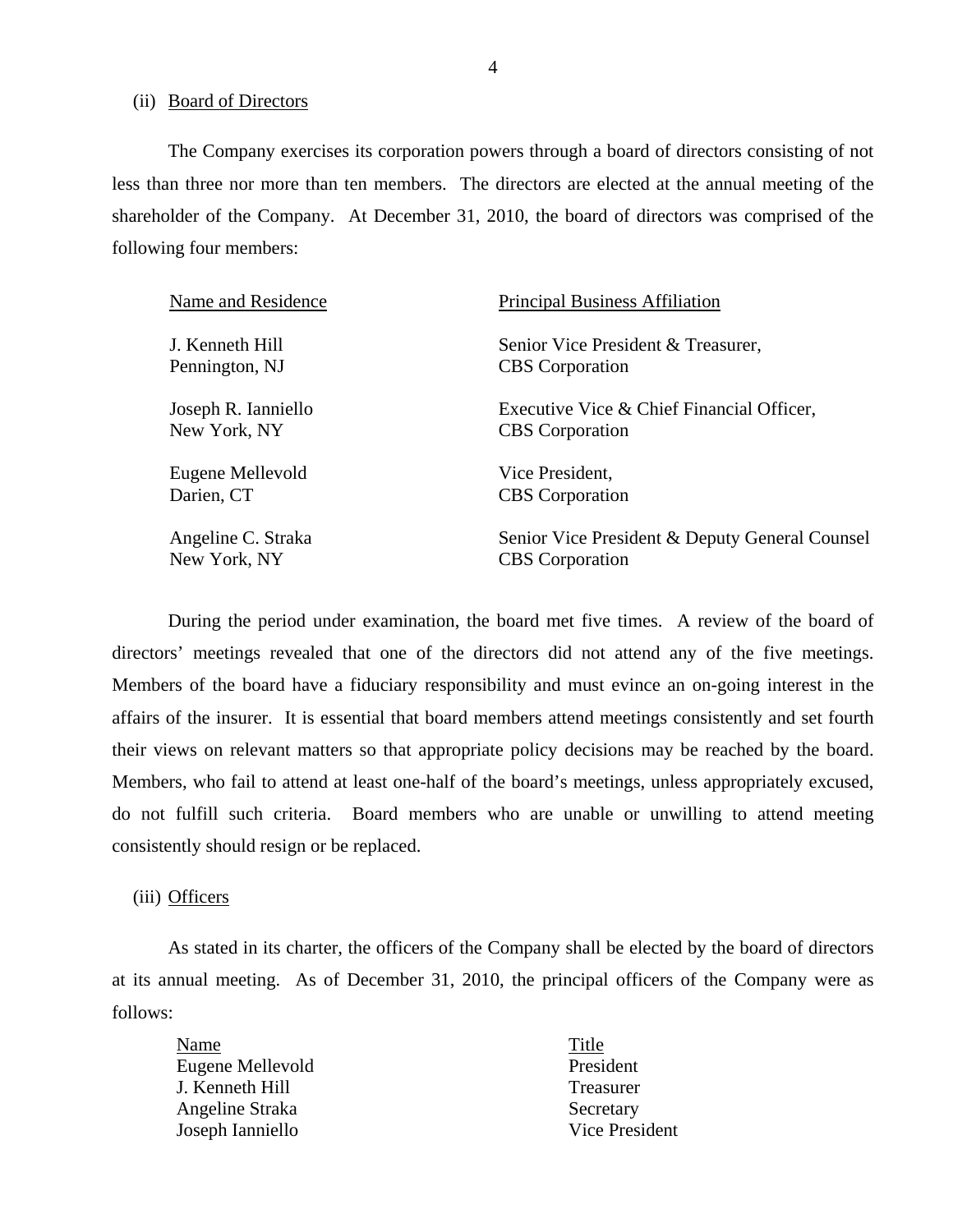#### <span id="page-6-0"></span>E. Plan of Operation

Blackrock writes property coverage for CBS Corporation and its affiliates with a limit of \$1 billion per occurrence. The property coverage is excess of a self-insured retention of \$15 million per occurrence and in the aggregate annually. The coverage also contains sub-limits for specific perils and is in excess of various deductibles.

The Company also writes certified terrorism coverage, with a limit of \$1.5 billion.

F. Reinsurance

The Company does not assume any business.

The Company ceded 99.5% of its property coverage premiums to various reinsurers. The property coverage risks are 100% reinsured by various reinsurers.

The Company issues coverage for acts of terrorism, as certified by the Treasury Secretary, pursuant to the Terrorism Risk Insurance Program Reauthorization Act of 2007 ("TRIPRA"), which was signed into law on December 26, 2007 and requires property and casualty insurers doing business in the United States to issue coverage for acts of terrorism. Pursuant to TRIPRA, the Treasury will reinsure 85% of the covered terrorism losses in excess of the stipulated deductible amount. As of December 31, 2010, the Company's retention of 15% for covered certified terrorism is reinsured by various unaffiliated reinsurers. Coverage under the program is provided once the loss (certified act of terrorism) equals or exceeds \$100 million dollars. TRIPRA provides an annual aggregate limit of \$100 billion on terrorism risks. This Federal program was based on the Terrorism Risk Insurance Act ("TRIA") enacted in 2002, which was extended by the Terrorism Risk Insurance Extension Act ("TRIEA") in 2005. TRIPRA is set to expire on December 31, 2014.

The Company cedes 78.3% of its direct terrorism premiums.

## G. Growth of Company

The following Schedule sets forth a summary of the Company's significant financial information for the period covered by this examination: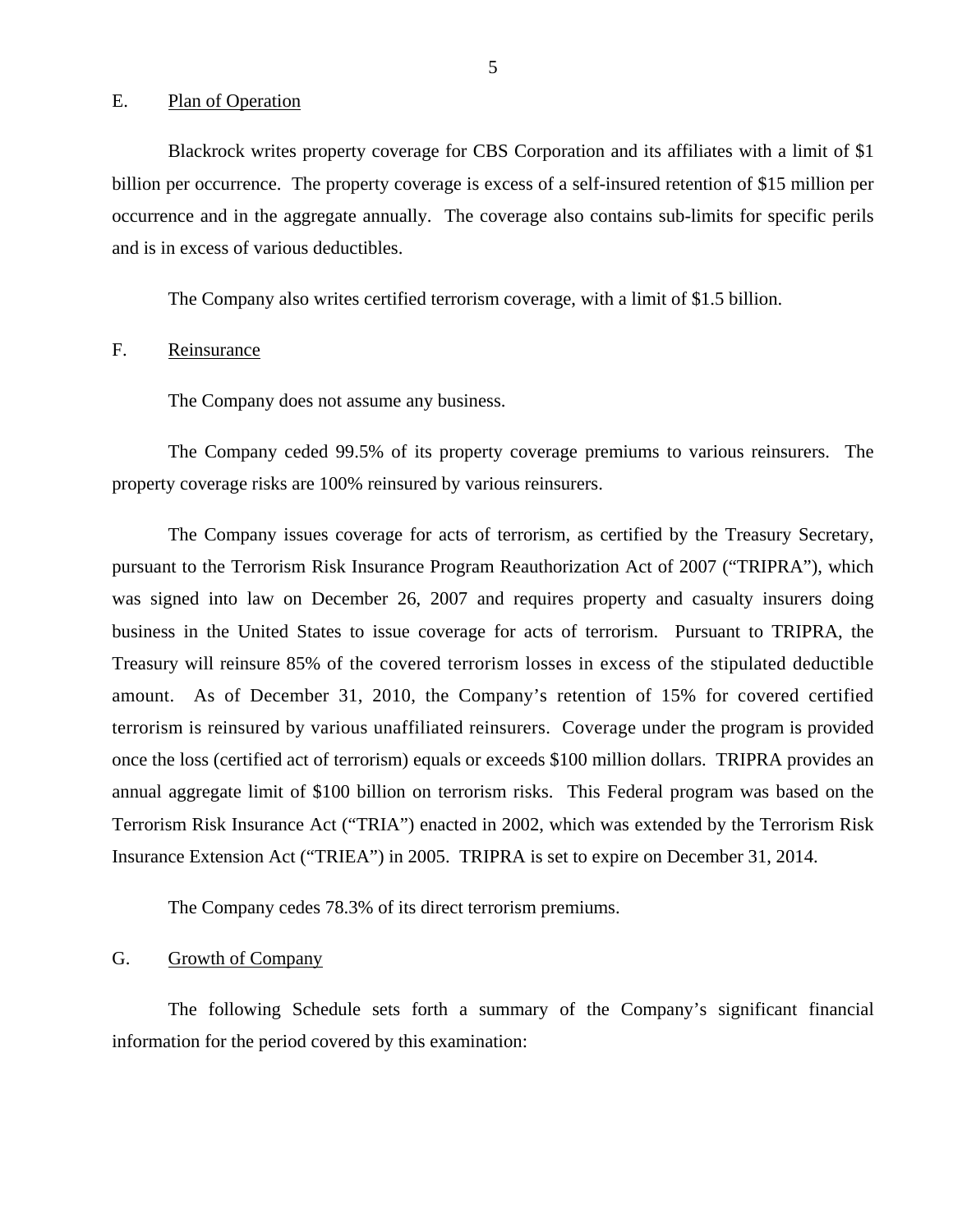| Year | <b>Net Premiums Earned</b> | Net Income | Assets      | Shareholders' Equity |
|------|----------------------------|------------|-------------|----------------------|
| 2005 | \$45,068                   | \$4,742    | \$6,489,853 | 254,742              |
| 2006 | \$651,752                  | \$338,207  | \$8,463,516 | 592,949              |
| 2007 | \$516,452                  | \$275,553  | \$7,501,586 | 868,502              |
| 2008 | \$471,532                  | \$240,533  | \$6,378,808 | \$1,109,035          |
| 2009 | \$442,790                  | \$201,852  | \$6,700,724 | \$1,310,887          |
| 2010 | \$418,208                  | \$202,669  | \$6,469,356 | \$1,513,556          |

As noted in the "Capital and Surplus" section of the report, the shareholders' equity as of December 31, 2010, includes \$1,263,566 of accumulated earnings since inception of the Company.

## H. Certified Public Accountant and Actuarial Services

The Company was audited by Johnson Lambert  $&$  Company LLP from the date of its inception to the date of examination. The published financial reports of the independent auditor revealed that the financial statements of the Company presented fairly, in all material respects, the financial position of the Company as of the respective years during the examination period.

The board appointed Aon Global Risk Consulting to serve as its actuary to certify its loss and loss adjustment expense reserves.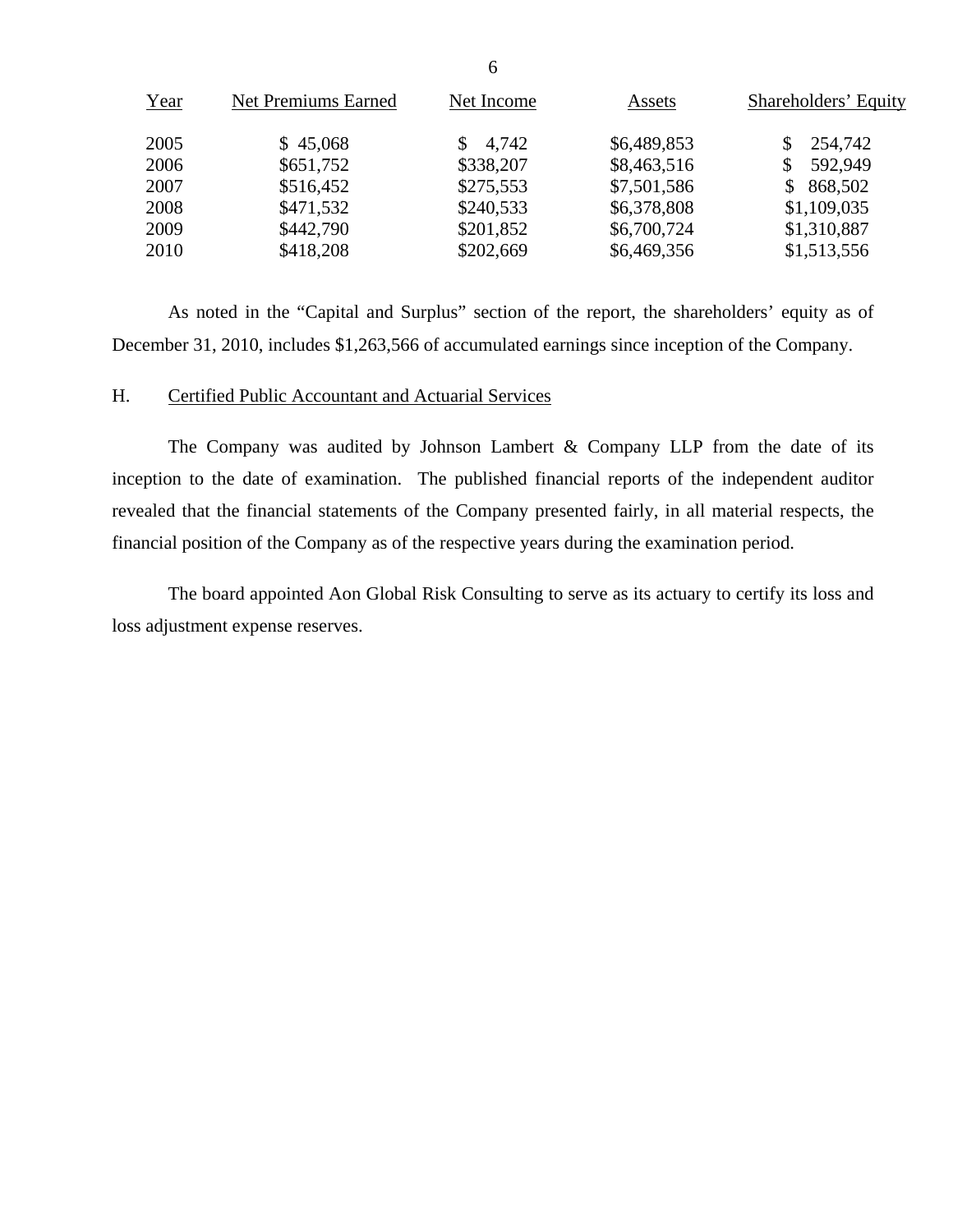# **3. FINANCIAL STATEMENTS**

## A. Balance Sheet

The examination accepted the financial position of the Company, as presented below and in Blackrock Insurance Company's filed annual statement. The financial statements were prepared in conformity with accounting practices prescribed or permitted by the Department of Financial Services.

# BALANCE SHEET AS OF DECEMBER 31, 2010

#### Assets

| Cash and cash equivalents<br>Deferred policy acquisition costs<br>Prepaid reinsurance premiums<br>Accrued interest receivable<br>Deferred federal income tax<br>Other assets |                                   | \$            | 2,455,907<br>21,185<br>3,977,853<br>200<br>10,400<br>3,811 |
|------------------------------------------------------------------------------------------------------------------------------------------------------------------------------|-----------------------------------|---------------|------------------------------------------------------------|
| Total assets                                                                                                                                                                 |                                   | \$            | 6,469,356                                                  |
| <b>Liabilities, Capital and Surplus</b>                                                                                                                                      |                                   |               |                                                            |
| Liabilities<br>Losses and loss adjustment expenses<br>Unearned premiums<br>Federal income tax payable<br>Accounts payable and accrued expenses                               |                                   | $\mathcal{S}$ | $\theta$<br>4,221,318<br>720,982<br>13,500                 |
| <b>Total liabilities</b>                                                                                                                                                     |                                   | \$            | 4,955,800                                                  |
| <b>Capital and Surplus</b><br>Pain-in-capital (par value)<br>Additional paid-in capital<br>Surplus (accumulated earnings)                                                    | \$100,000<br>150,000<br>1,263,556 |               |                                                            |
| Total capital and surplus                                                                                                                                                    |                                   |               | 1,513,556                                                  |
| Total liabilities, capital and surplus                                                                                                                                       |                                   | \$            | 6,469,356                                                  |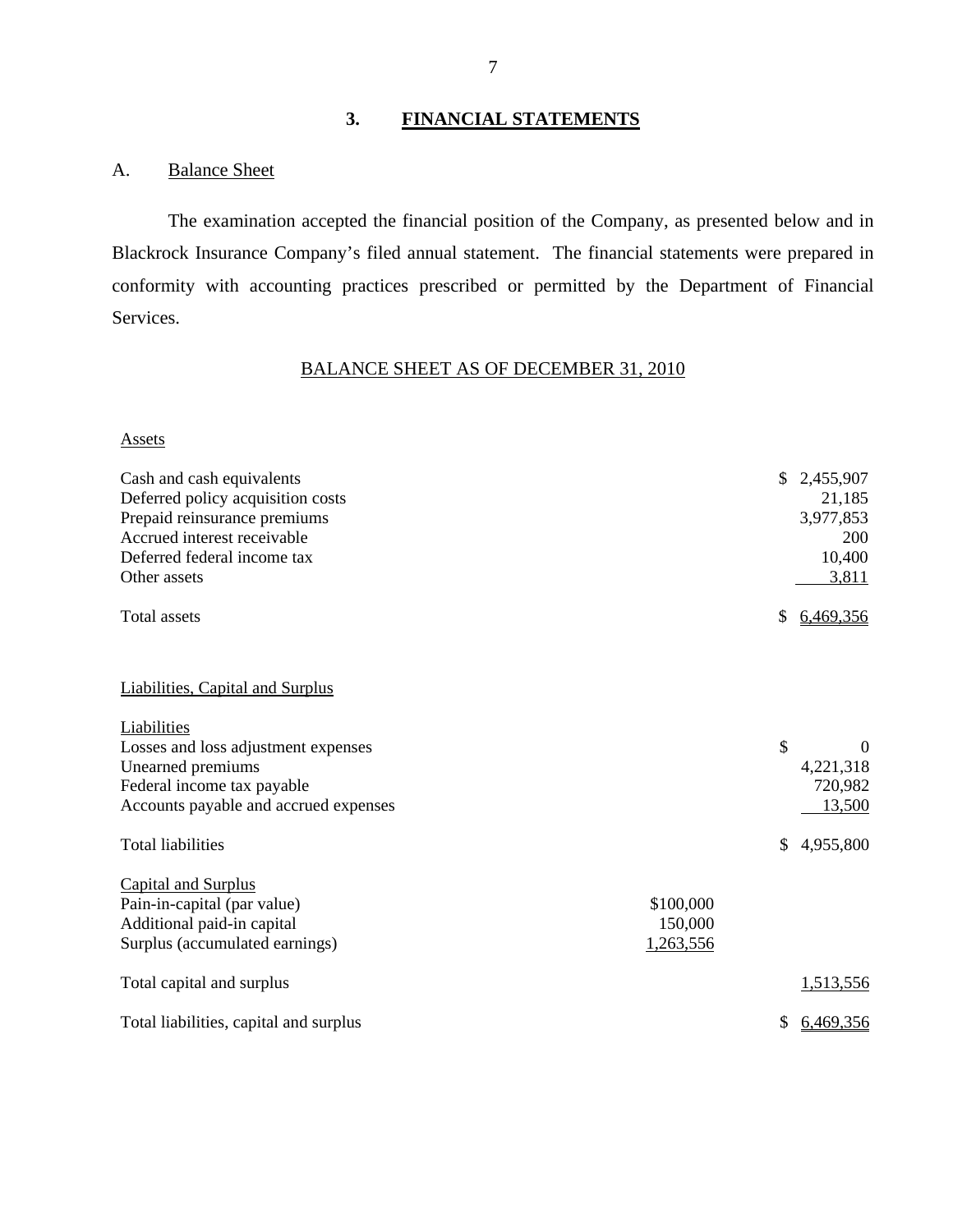# B. Statement of Income

Capital and Surplus increased \$1,263,556 during the five-year period from the Company's commencement of business on December 2, 2005 through December 31, 2010, detailed as follows:

# STATEMENT ON INCOME

| Underwriting income                          |                |                  |
|----------------------------------------------|----------------|------------------|
| Net premiums earned                          |                | \$2,546,342      |
| Deductions:                                  |                |                  |
| Losses and loss adjustment expenses incurred | \$<br>$\theta$ |                  |
| General and administrative expenses incurred | 373,755        |                  |
| Other underwriting expenses incurred         | 309,507        |                  |
| Total underwriting deductions                |                | 683,262          |
| Net underwriting gain or (loss)              |                | \$<br>1,863,080  |
| Investment income                            |                |                  |
| Net investment income earned                 | \$111,059      |                  |
| Net investment gain or (loss)                |                | 111,059          |
| Net income before taxes                      |                | 1,974,139<br>\$. |
| Federal and foreign income taxes incurred    |                | 710,583          |
| Net income                                   |                | S<br>1,263,556   |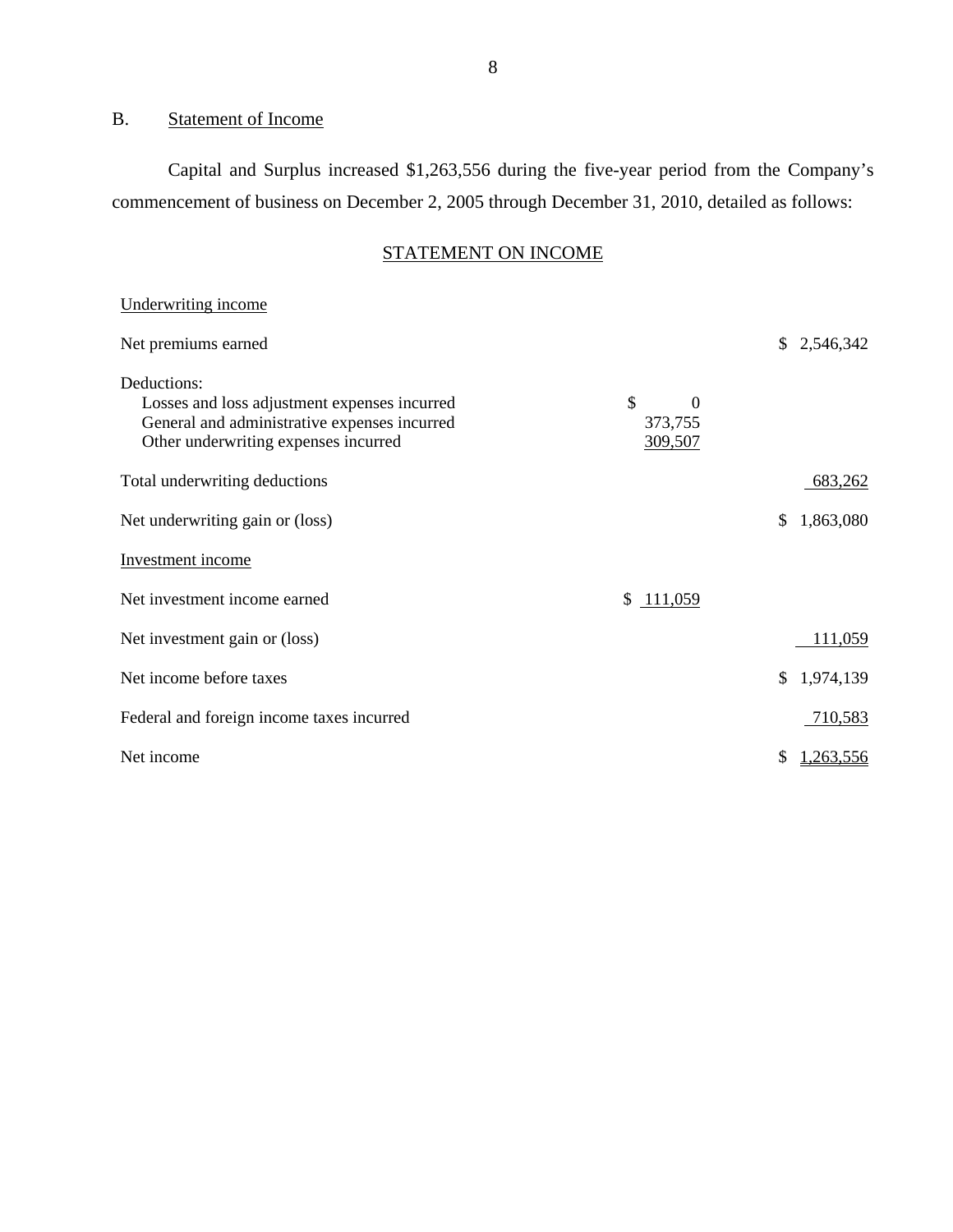## C. Capital and Surplus

#### Capital and Surplus Account

| Capital and surplus as of December 2, 2005  |             |                | 250,000<br>\$. |
|---------------------------------------------|-------------|----------------|----------------|
|                                             | Gains in    | Losses in      |                |
|                                             | Surplus     | <b>Surplus</b> |                |
| Net income                                  | \$1,263,556 | S.<br>0        |                |
| Total gains and losses                      | \$1,263,556 | \$             |                |
| Net increase (decrease) in surplus          |             |                | 1,263,556      |
| Capital and surplus as of December 31, 2010 |             |                | \$1,513,556    |

## **4. LOSSES AND LOSS ADJUSTMENT EXPENSES**

The Company did not report any reserves for losses and loss adjustment expenses during the period covered by this examination. No Actuarial opinion was written during the examination period.

### **5**. **ARTICLE 70 COMPLIANCE**

Article 70 of the New York State Insurance Law is the governing article of the law for the formation and continued operation of captive insurers in New York State. A review was conducted to confirm the Company's compliance with Article 70. Accordingly, the Company appears to be in compliance with Article 70, no areas of non-compliance surfaced during the examination period.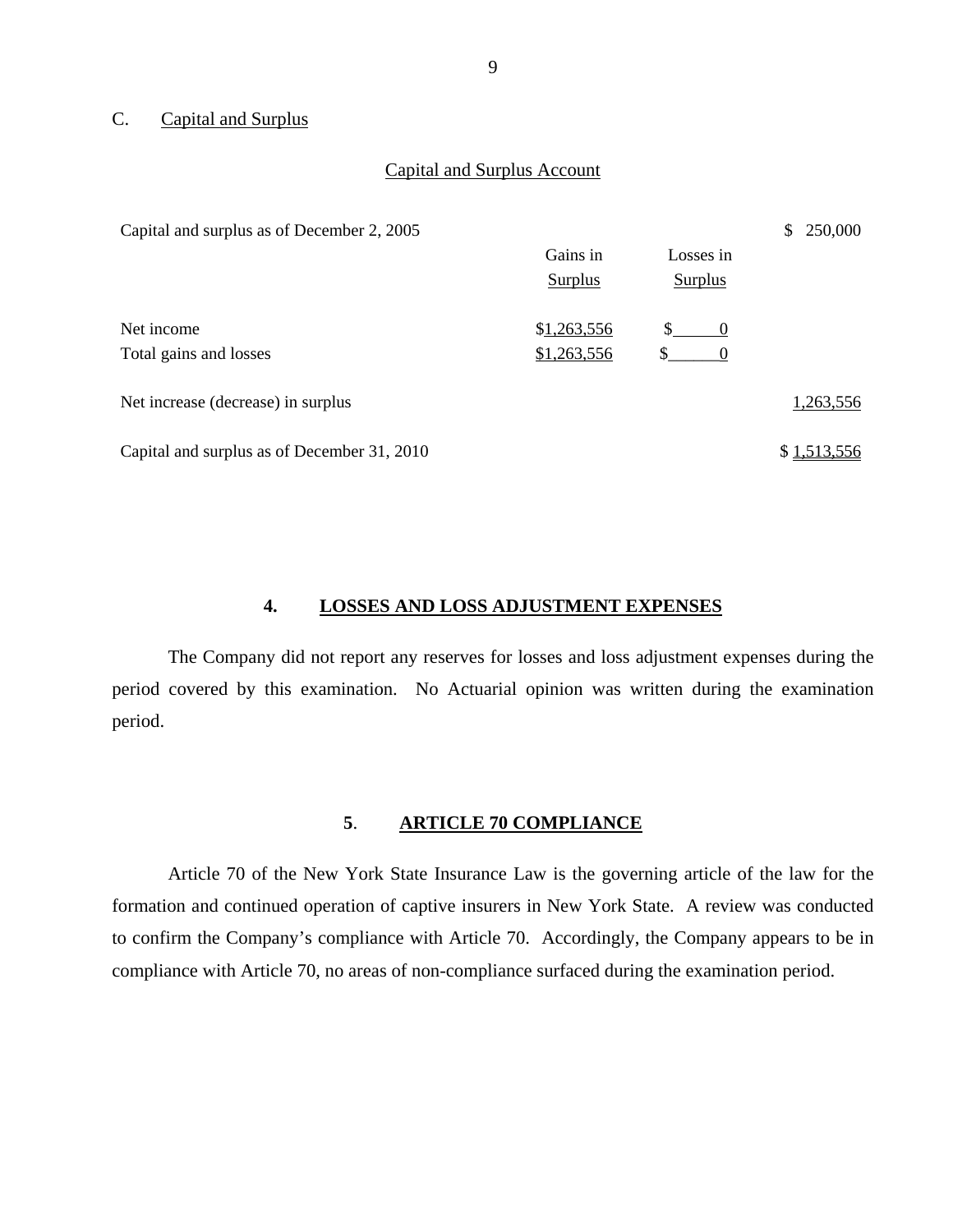# **6. SUMMARY OF COMMENTS AND RECOMMENDATIONS**

# ITEM

# PAGE NO.

# A. Board of Directors

It is recommended that board members who are unable or unwilling to attend meetings consistently should resign or be replaced. 4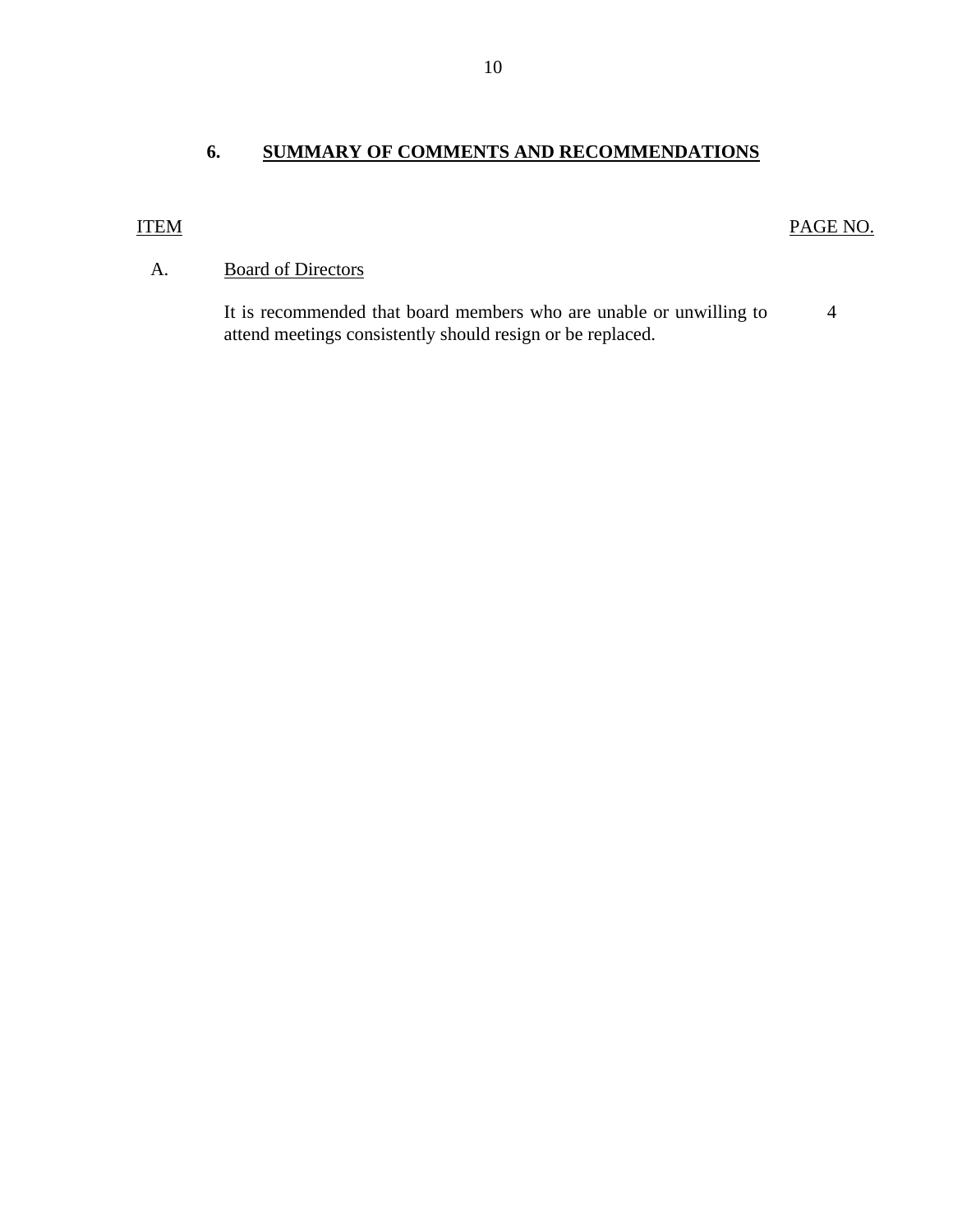Respectfully submitted,

 $\sqrt{s}$  Gilbert Denton, Senior Insurance Examiner

STATE OF NEW YORK ) )ss: COUNTY OF NEW YORK )

GILBERT DENTON, being duly sworn, deposes and says that the foregoing report, subscribed by him, is true to the best of his knowledge and belief.

 $\sqrt{s}$ /

Gilbert Denton

Subscribed and sworn to before me

this  $\_\_\_\_\_$  day of  $\_\_\_\_\_\_$ , 2012.